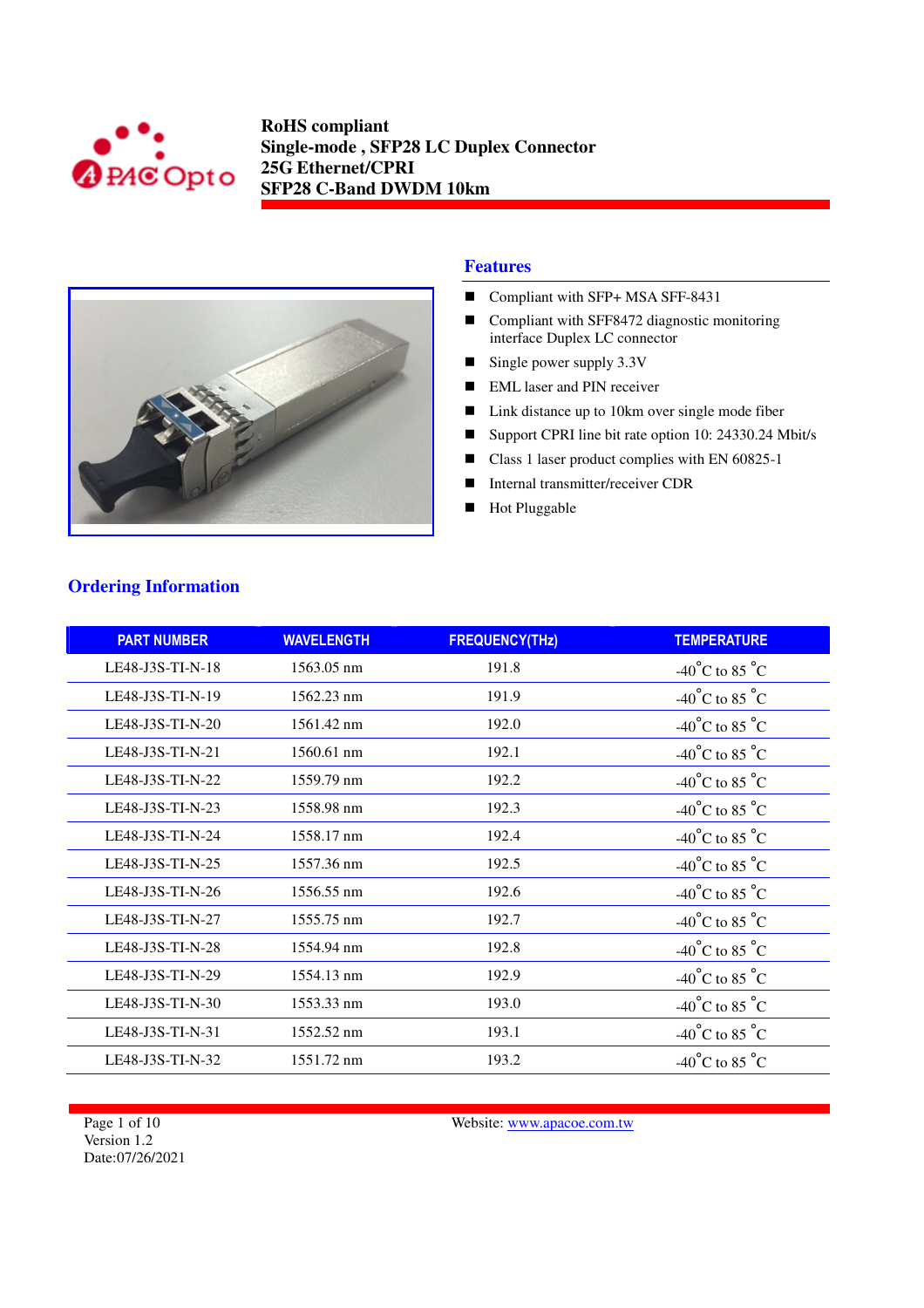

| LE48-J3S-TI-N-33 | 1550.92 nm | 193.3 | -40°C to 85 °C                                        |
|------------------|------------|-------|-------------------------------------------------------|
| LE48-J3S-TI-N-34 | 1550.12 nm | 193.4 | -40°C to 85 °C                                        |
| LE48-J3S-TI-N-35 | 1549.32 nm | 193.5 | -40°C to 85 °C                                        |
| LE48-J3S-TI-N-36 | 1548.51 nm | 193.6 | -40°C to 85 °C                                        |
| LE48-J3S-TI-N-37 | 1547.72 nm | 193.7 | -40°C to 85 $^{\circ}$ C                              |
| LE48-J3S-TI-N-38 | 1546.92 nm | 193.8 | $-40^{\circ}$ C to 85 $^{\circ}$ C                    |
| LE48-J3S-TI-N-39 | 1546.12 nm | 193.9 | -40°C to 85 $^{\circ}$ C                              |
| LE48-J3S-TI-N-40 | 1545.32 nm | 194.0 | -40°C to 85 °C                                        |
| LE48-J3S-TI-N-41 | 1544.53 nm | 194.1 | -40°C to 85 $^{\circ}$ C                              |
| LE48-J3S-TI-N-42 | 1543.73 nm | 194.2 | -40°C to 85 °C                                        |
| LE48-J3S-TI-N-43 | 1542.94 nm | 194.3 | -40°C to 85 $^{\circ}$ C                              |
| LE48-J3S-TI-N-44 | 1542.14 nm | 194.4 | -40°C to 85 $^{\circ}$ C                              |
| LE48-J3S-TI-N-45 | 1541.35 nm | 194.5 | $-40^{\circ}$ C to 85 $^{\circ}$ C                    |
| LE48-J3S-TI-N-46 | 1540.56 nm | 194.6 | -40°C to 85 °C                                        |
| LE48-J3S-TI-N-47 | 1539.77 nm | 194.7 | $-40^{\circ}$ C to 85 $^{\circ}$ C                    |
| LE48-J3S-TI-N-48 | 1538.98 nm | 194.8 | -40°C to 85 °C                                        |
| LE48-J3S-TI-N-49 | 1538.19 nm | 194.9 | -40°C to 85 °C                                        |
| LE48-J3S-TI-N-50 | 1537.40 nm | 195.0 | -40°C to 85 $^{\circ}$ C                              |
| LE48-J3S-TI-N-51 | 1536.61 nm | 195.1 | -40°C to 85 °C                                        |
| LE48-J3S-TI-N-52 | 1535.82 nm | 195.2 | -40°C to 85 $^{\circ}$ C                              |
| LE48-J3S-TI-N-53 | 1535.04 nm | 195.3 | -40 $^{\circ} \mathrm{C}$ to 85 $^{\circ} \mathrm{C}$ |
| LE48-J3S-TI-N-54 | 1534.25 nm | 195.4 | -40°C to 85 °C                                        |
| LE48-J3S-TI-N-55 | 1533.47 nm | 195.5 | -40°C to 85 °C                                        |
| LE48-J3S-TI-N-56 | 1532.68 nm | 195.6 | -40°C to 85 °C                                        |
| LE48-J3S-TI-N-57 | 1531.90 nm | 195.7 | -40°C to 85 °C                                        |
| LE48-J3S-TI-N-58 | 1531.12 nm | 195.8 | -40°C to 85 $^{\circ}$ C                              |
| LE48-J3S-TI-N-59 | 1530.33 nm | 195.9 | $-40^{\circ}$ C to 85 $^{\circ}$ C                    |
| LE48-J3S-TI-N-60 | 1529.55 nm | 196.0 | -40°C to 85 °C                                        |
| LE48-J3S-TI-N-61 | 1528.77 nm | 196.1 | -40°C to 85 °C                                        |
|                  |            |       |                                                       |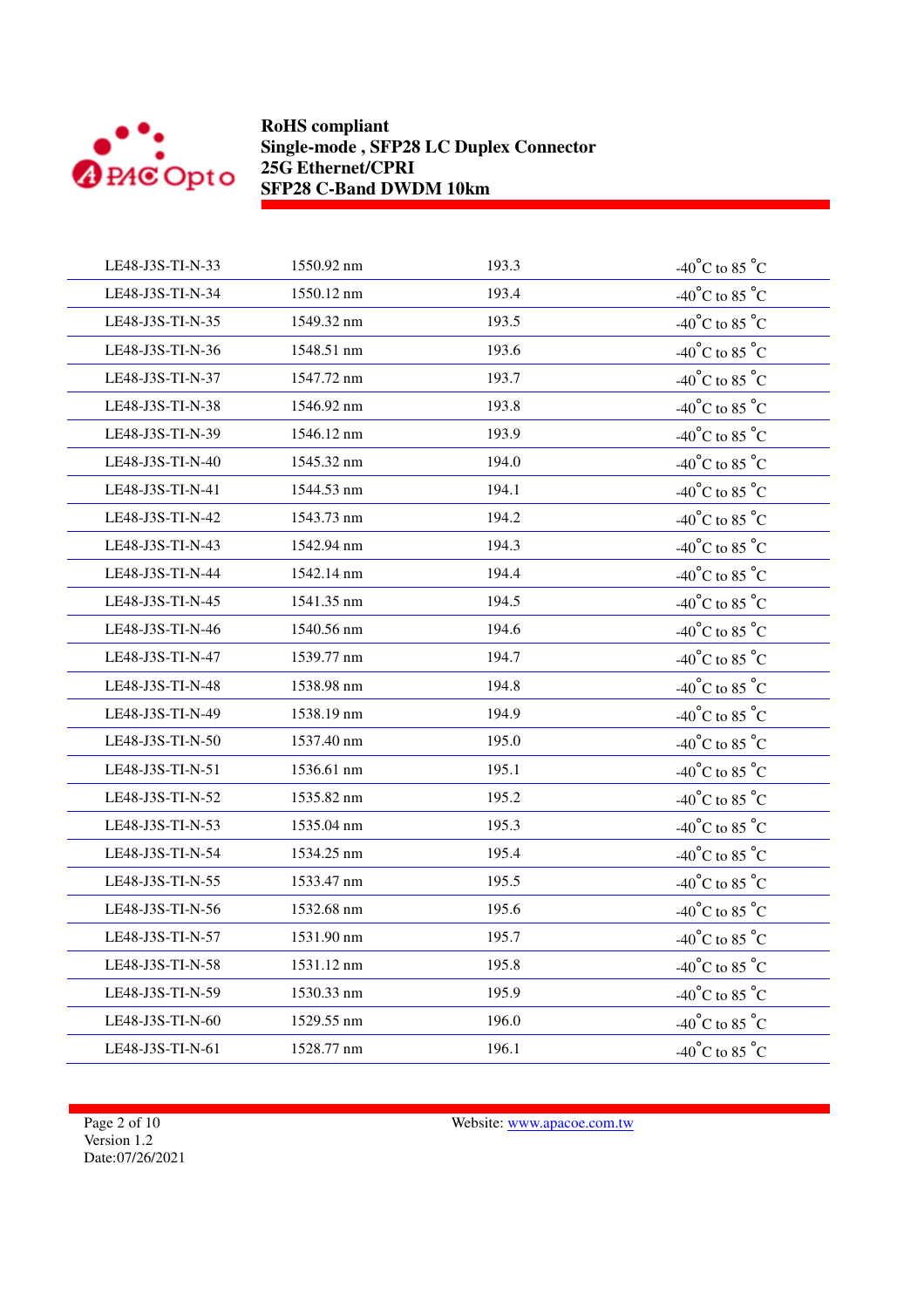

### **Diagnostics**

| <b>PARAMETER</b> | <b>RANGE</b>  | <b>ACCURACY</b> | <b>UNIT</b> | <b>CALIBRATION</b> |
|------------------|---------------|-----------------|-------------|--------------------|
| Temperature      | $-40$ to 85   | ± 3             | $^{\circ}C$ |                    |
| Voltage          | 3.14to 3.46   | $\pm 0.1$       |             |                    |
| Bias Current     | 0 to 120      | $\pm 10\%$      | mA          | Internal           |
| TX Power         | $-1$ to $+4$  | ± 3             | dВ          |                    |
| RX average Power | $+1$ to $-15$ | ± 3             | dВ          |                    |

## **Absolute Maximum Ratings**

| <b>PARAMETER</b>                   | <b>SYMBOL</b>              | <b>MIN</b> | <b>MAX</b> | <b>UNITS</b> | <b>NOTE</b> |
|------------------------------------|----------------------------|------------|------------|--------------|-------------|
| <b>Storage Temperature</b>         | $T_{\scriptscriptstyle S}$ | -40        | +85        |              |             |
| <b>Supply Voltage</b>              | Vcc                        | $-0.4$     | 3.6        |              |             |
| <b>Operating Relative Humidity</b> | RH                         |            | 85         | %            |             |

# **Recommended Operating Conditions**

| <b>PARAMETER</b>                       | <b>SYMBOL</b>     | <b>MIN</b> | <b>MAX</b> | <b>UNITS</b>   | <b>NOTE</b> |
|----------------------------------------|-------------------|------------|------------|----------------|-------------|
| Case operating Temperature             | $T_C$             | $-40$      | 85         | $\overline{C}$ |             |
| Signaling speed variation form nominal |                   | $-100$     | $+100$     | ppm            |             |
| <b>Supply Voltage</b>                  | Vcc               | 3.14       | 3.46       |                |             |
| <b>Supply Current</b>                  | $I_{TX} + I_{RX}$ |            | 606        | mA             |             |
| Power Consumption                      | P                 | $---$      |            | W              |             |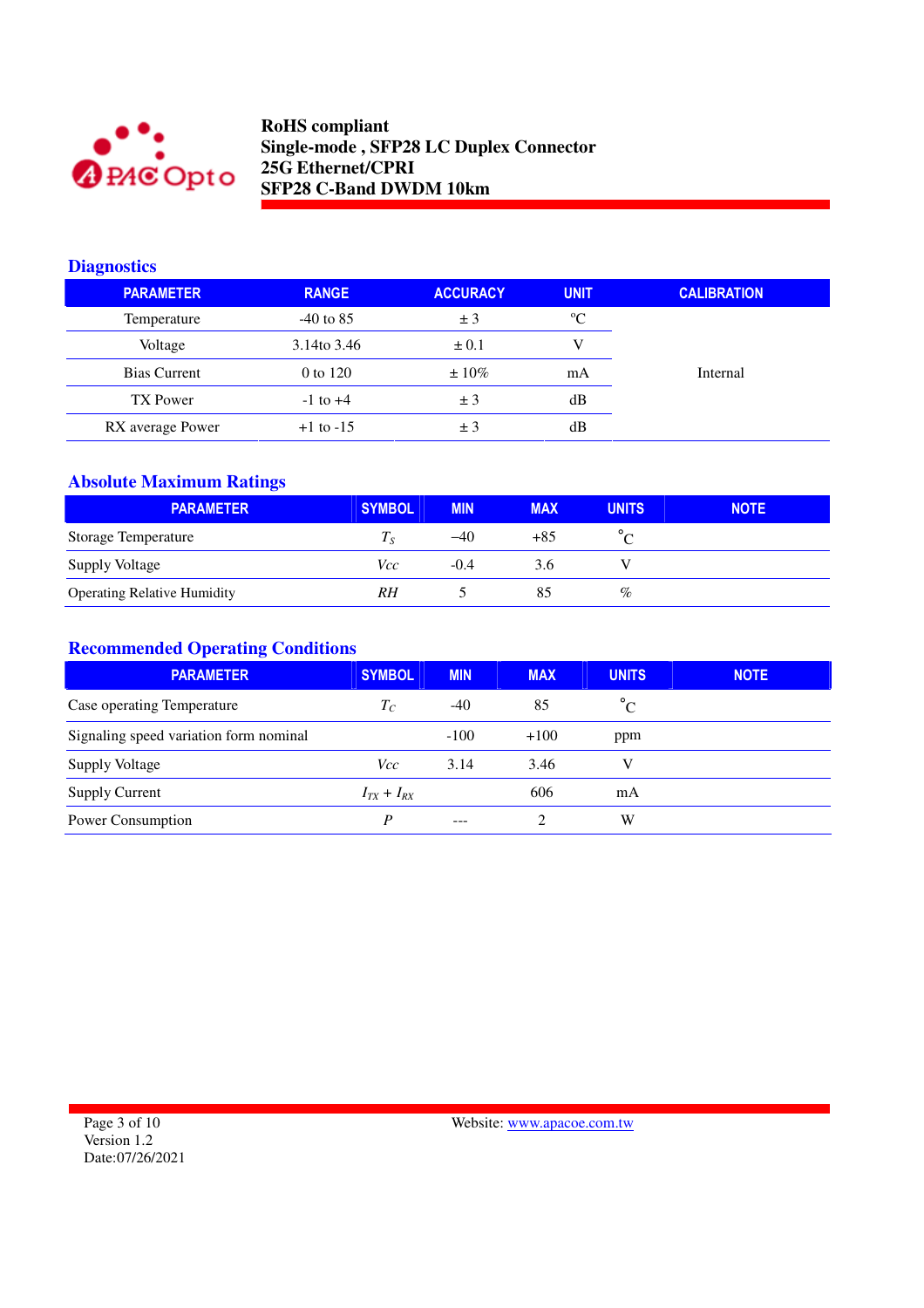

# **Transmitter Electro-optical Characteristics**

## *Vcc* = 3.14 V to 3.46 V , *Tc*= -40 °C to 85 °C

| <b>PARAMETER</b>                                 | <b>SYMBOL</b>                        | <b>MIN</b> | TYP.                                   | <b>MAX</b> | <b>UNITS</b> | <b>NOTE</b>                          |
|--------------------------------------------------|--------------------------------------|------------|----------------------------------------|------------|--------------|--------------------------------------|
| Data Rate                                        | B                                    | 24         | 25.78125                               | 26.5       | Gbps         |                                      |
| <b>Average Optical Power</b>                     | $P_{out}$                            | $-1$       | ---                                    | $+4$       | dBm          |                                      |
| <b>Extinction Ratio</b>                          | ER                                   | 6          | ---                                    |            | dB           |                                      |
| Central Wavelength -EOL                          |                                      | $X-100$    |                                        | $X+100$    | pm           | $X = specified center$<br>wavelength |
| Transmitter eye mask definition {X1,             |                                      |            |                                        |            |              | Hit ratio $5\times10-5$ hits         |
| X2, X3, Y1, Y2, Y3}                              |                                      |            | $\{0.31, 0.4, 0.45, 0.34, 0.38, 0.4\}$ |            |              | per sample.                          |
| Spectral Width (-20dB)                           | $\Delta \lambda$                     |            |                                        | 1          | nm           |                                      |
| Side Mode Suppression Ratio                      | <b>SMSR</b>                          | 30         |                                        |            | dB           |                                      |
| Max. $P_{out}$ TX-DISABLE Asserted               | $P_{OFF}$                            | ---        | ---                                    | $-45$      | dBm          |                                      |
| Transmitter and dispersion penalty               | <b>TDP</b>                           |            |                                        | 3          | dB           | G.652 Fiber                          |
| Differential Input Voltage                       | $V_{\text{DIFF}}$                    | 200        |                                        | 1000       | mV           |                                      |
| <b>Transmit Fault Output-Low</b>                 | TX_FAULTL                            | 0.0        | ---                                    | 0.5        | V            |                                      |
| Transmit Fault Output-High                       | $TX$ <sub>FAULT<math>_H</math></sub> | 2.4        | ---                                    | $V_{CC}$   | V            |                                      |
| TX DISABLE Assert Time                           | $t$ <sub><math>0</math></sub> $ff$   | ---        | ---                                    | 100        | $\mu$ s      |                                      |
| TX_DISABLE Negate Time                           | $t$ on                               |            | ---                                    | 2          | ms           |                                      |
| Time to initialize, include reset of<br>TX FAULT | t init                               | ---        |                                        | 300        | ms           |                                      |
| Tx_Fault assert for cooled module                | t_fault                              | ---        | ---                                    | 50         | ms           |                                      |
| TX DISABLE time to start reset                   | t reset                              | 10         |                                        |            | $\mu$ s      |                                      |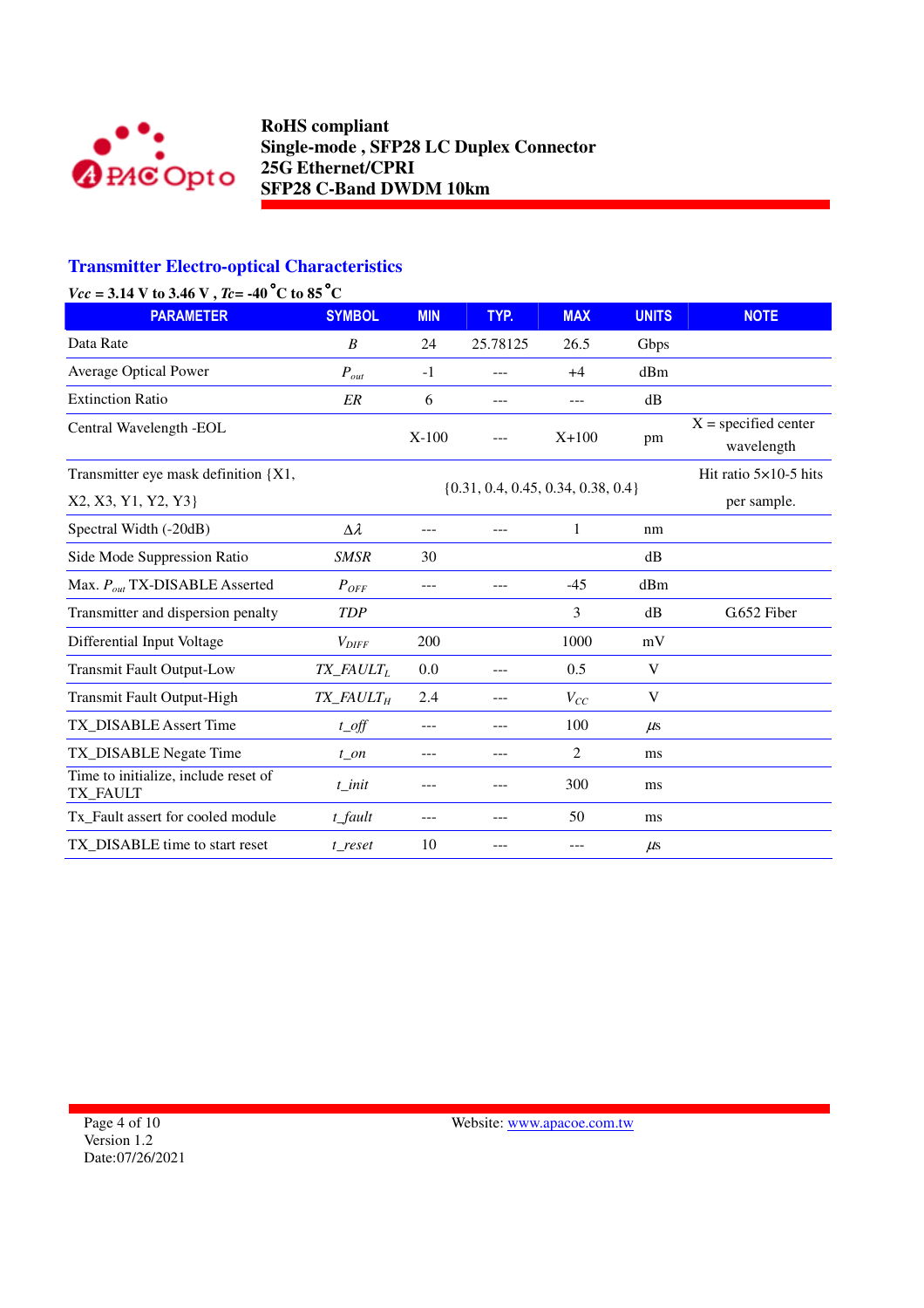

# **Receiver Electro-optical Characteristics**

| $Vcc = 3.14V$ to 3.46 V, $Tc = -40$ °C to 85°C |  |  |  |
|------------------------------------------------|--|--|--|
|                                                |  |  |  |

| <b>PARAMETER</b>                               | <b>SYMBOL</b>     | <b>MIN</b> | TYP.     | <b>MAX</b> | <b>UNITS</b> | <b>NOTE</b> |
|------------------------------------------------|-------------------|------------|----------|------------|--------------|-------------|
| Data Rate                                      | B                 | 24         | 25.78125 | 26.5       | Gbps         |             |
| Rx Sensitivity Overload                        | $P_{INI}$         | $+1$       | ---      |            | dBm          |             |
| Rx Sensitivity OMA                             | $P_{IN2}$         | ---        |          | $-12$      | dBm          | @BER=5E-5   |
| <b>Operating Center Wavelength</b>             | $\lambda_C$       | 1270       |          | 1570       | nm           |             |
| <b>Optical Return Loss</b>                     | ORL               | 26         | --       |            | dB           |             |
| Loss of signal -Deasserted                     | $P_D$             |            |          | $-15$      | dBm          |             |
| Loss of signal -Asserted                       | $P_{A}$           | $-30$      |          |            | dBm          |             |
| Differential Output Voltage                    | $V_{\text{DIFF}}$ | 500        |          | 1000       | mV           |             |
| Receiver Loss of Signal Output<br>Voltage-Low  | $RX\_LOS_L$       | $\Omega$   |          | 0.5        | V            |             |
| Receiver Loss of Signal Output<br>Voltage-High | $RX$ $LOS_H$      | 2.4        |          | $V_{CC}$   | V            |             |

## **Timing Parameters**

| <b>PARAMETER</b>   | <b>SYMBOL</b> | <b>MIN</b> | TYP. | <b>MAX</b> | <b>UNITS</b> | <b>NOTE</b> |
|--------------------|---------------|------------|------|------------|--------------|-------------|
| Time to initialize | t_start_up    |            |      |            |              |             |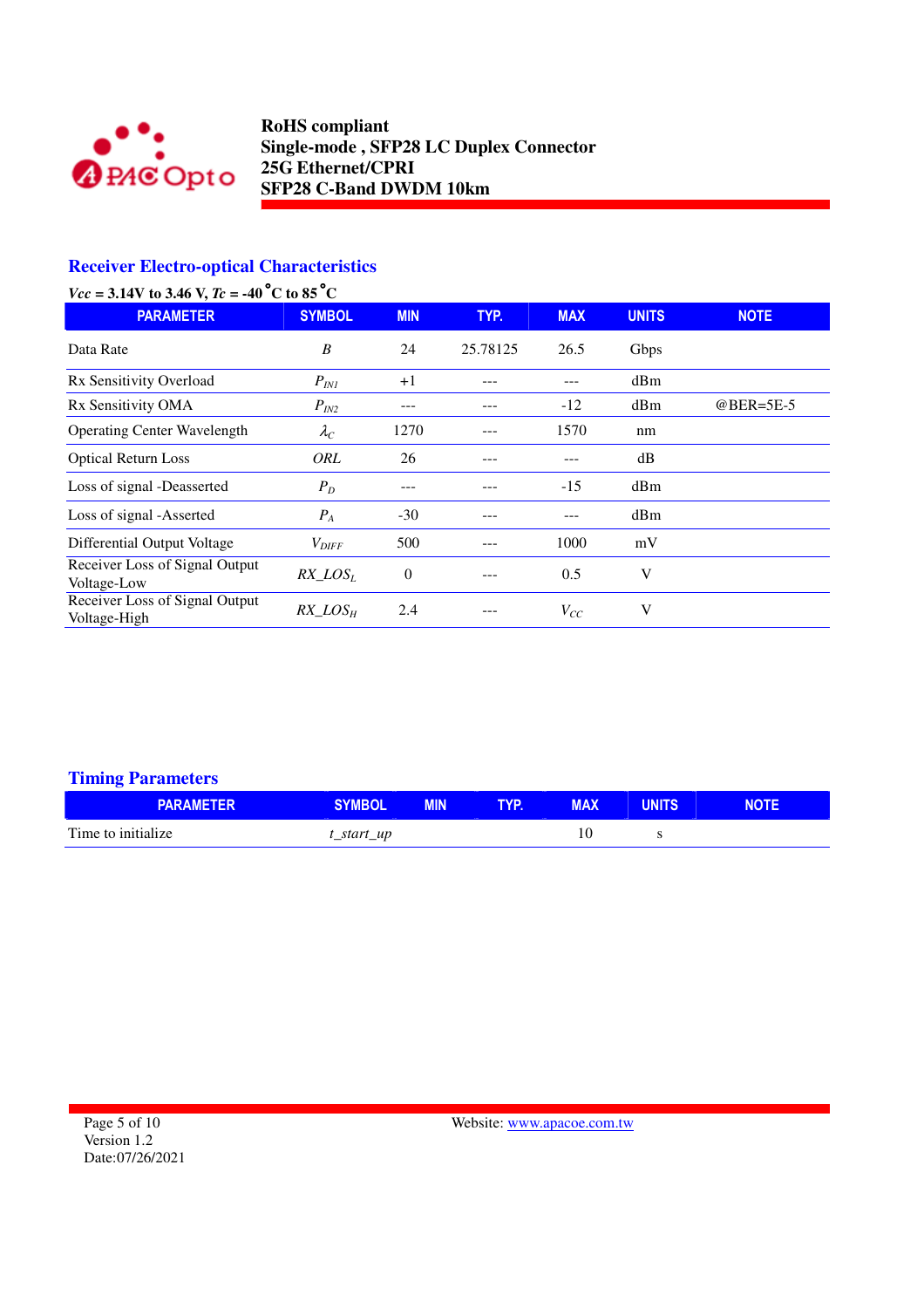

## **Block Diagram of Transceiver**



Page 6 of 10 Version 1.2 Date:07/26/2021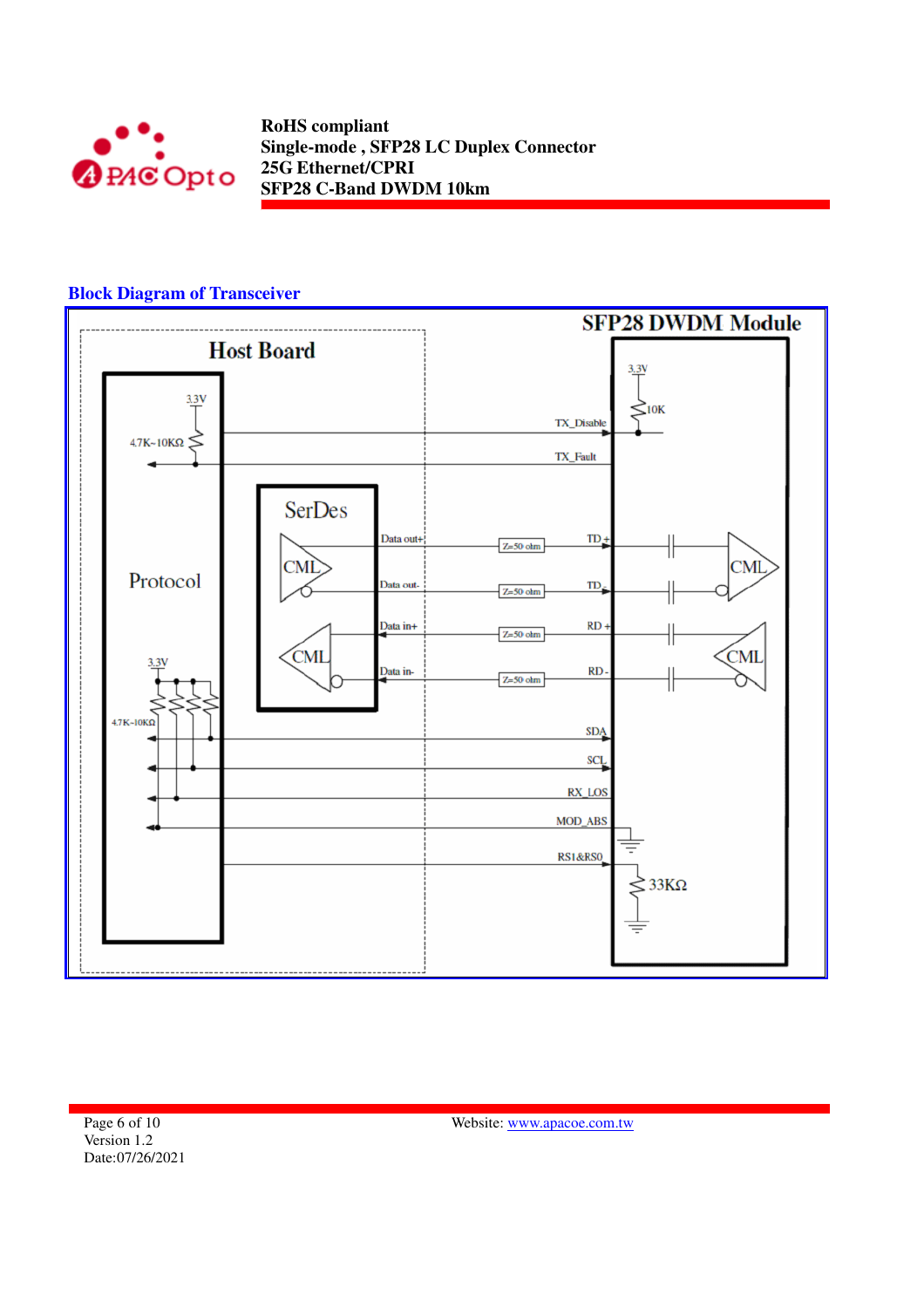

**Dimensions** 



**The bail color is blue.** 

Page 7 of 10 Version 1.2 Date:07/26/2021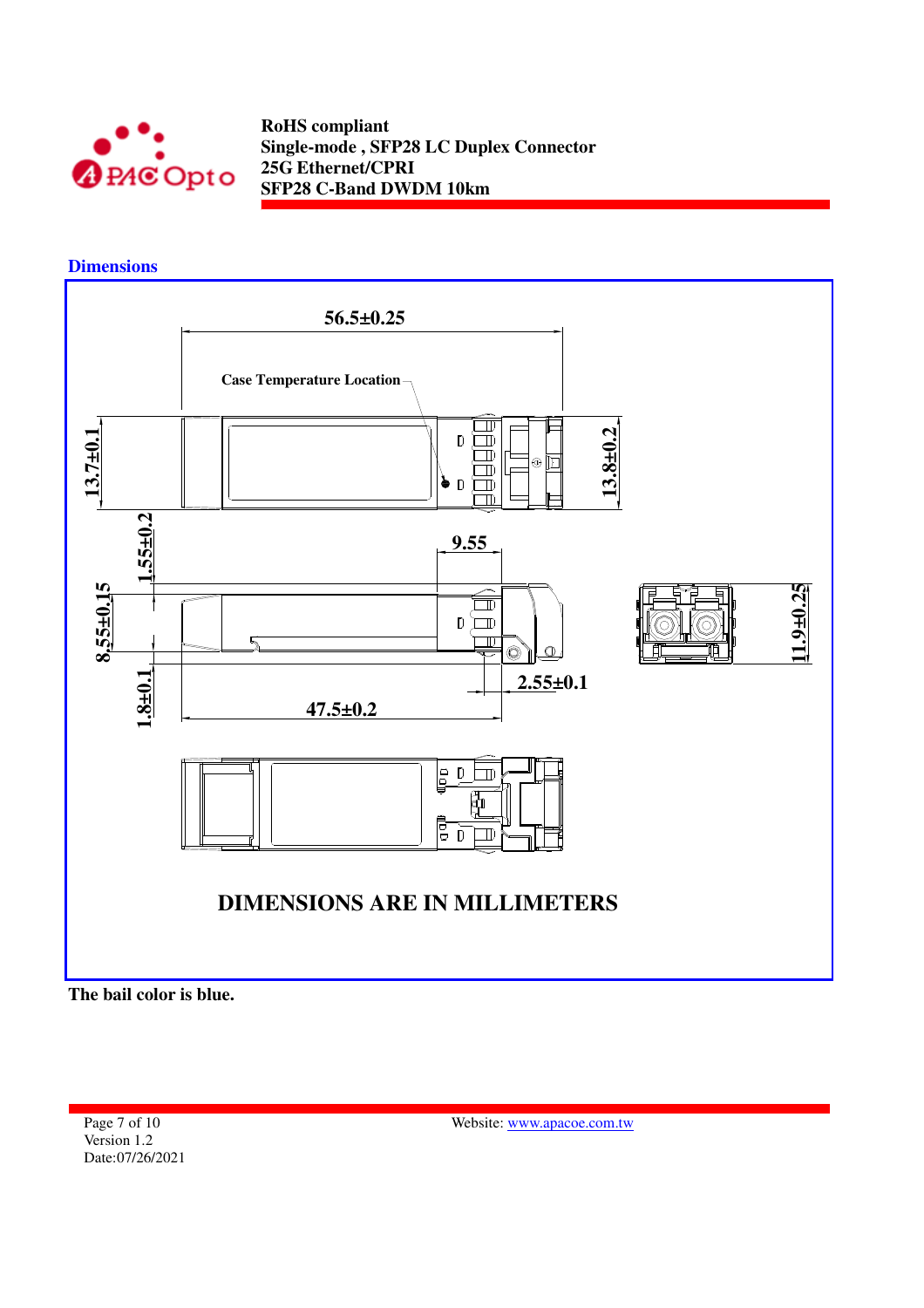

## **SFP host board mechanical layout**



Page 8 of 10 Version 1.2 Date:07/26/2021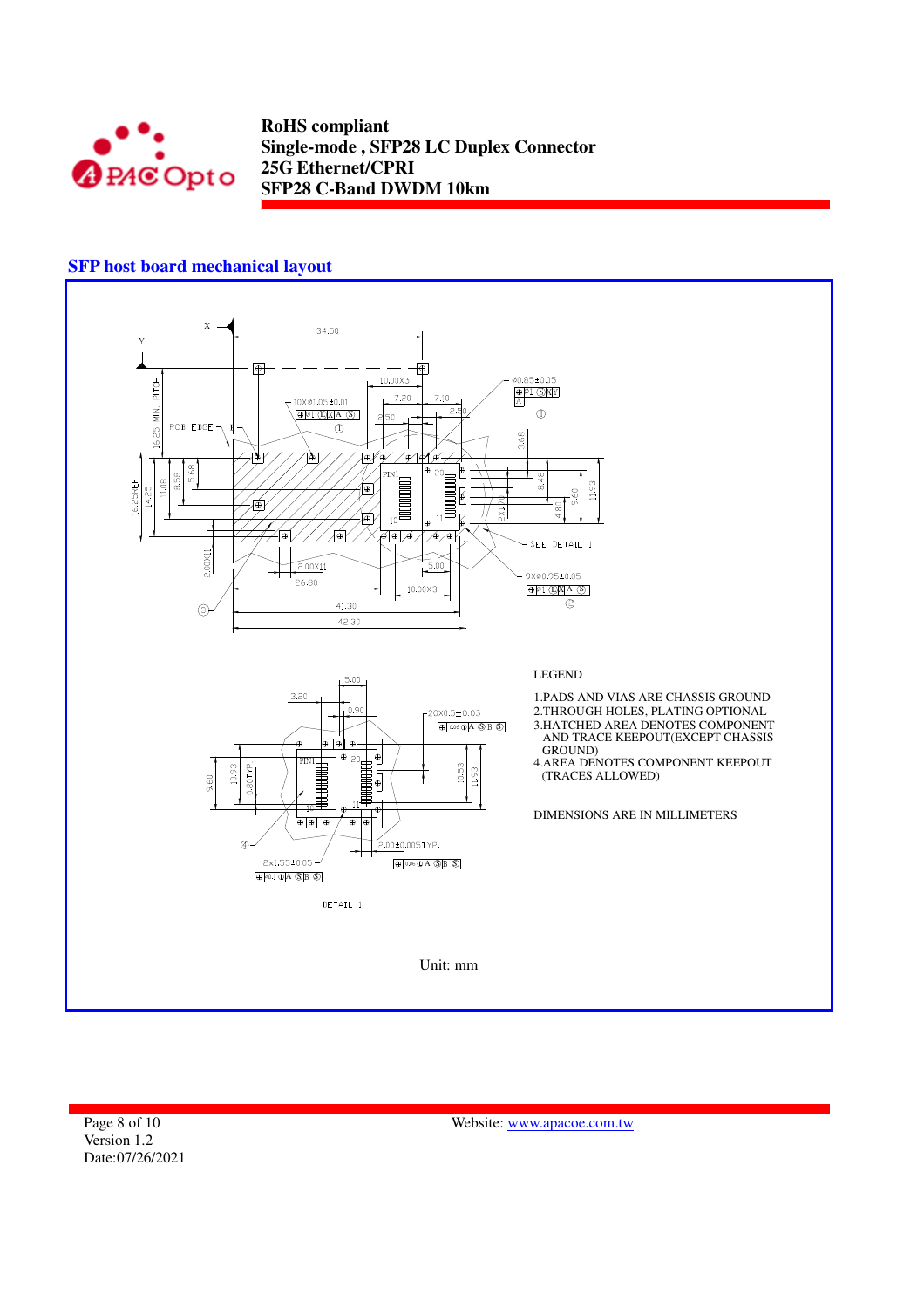

# **Assembly drawing**



Page 9 of 10 Version 1.2 Date:07/26/2021